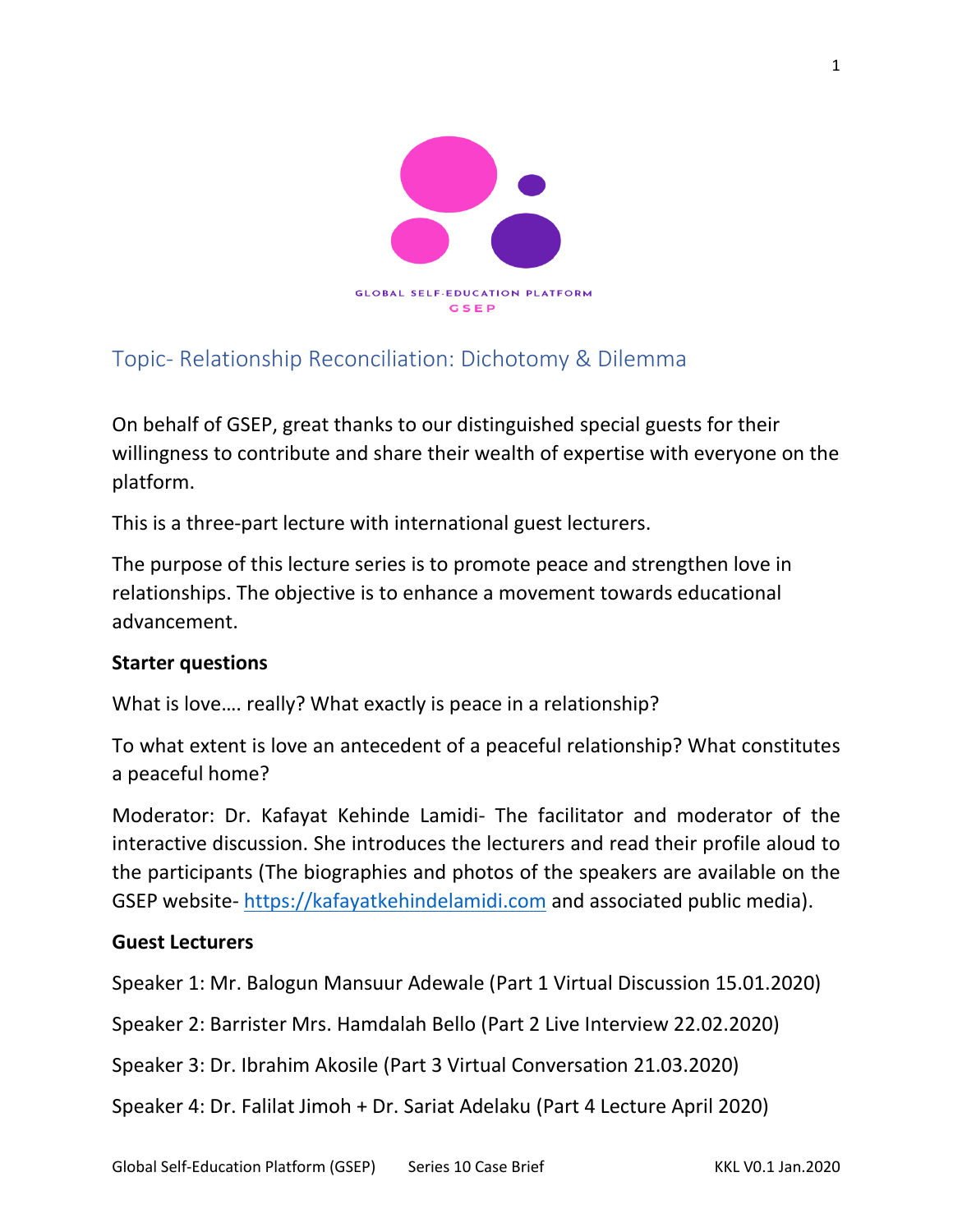### **Case 1**: Not sharing from the onset

This is a Christian family home. Anthony (the husband) and Anthonia (the wife) wedding was just two years when Anthony requested for Anthonia's financial support for his studies. At that time, Anthonia could not provide support due to her own personal project (building a house) which was on the way.

Unfortunately, Anthony could neither progress nor complete his studies. This lack of mutual support/sharing became the primary issue in the relationship. Since then the couple have been experiencing challenges getting along with each other smoothly. Anthonia has done/tried everything to bring Anthony's mind back to her. One vital aspect of her efforts includes giving Anthony all her savings and it is unbelievable that Anthony has not been using the money for anything but saving them. He added: "her money is there whenever she needs them. I am not going to touch a penny".

Anthony believes that his wife's money is no longer useful to him because of the time when he needed it has passed. According to Anthony, his wife is his enemy to progress. This carried on for years. Anthony vowed not to have any sexual affair with his wife. Their only son is now 10 years old. So, Anthony made the decision to move out of their marital home and live alone. Since then Anthony remains single.

*What else could she try?*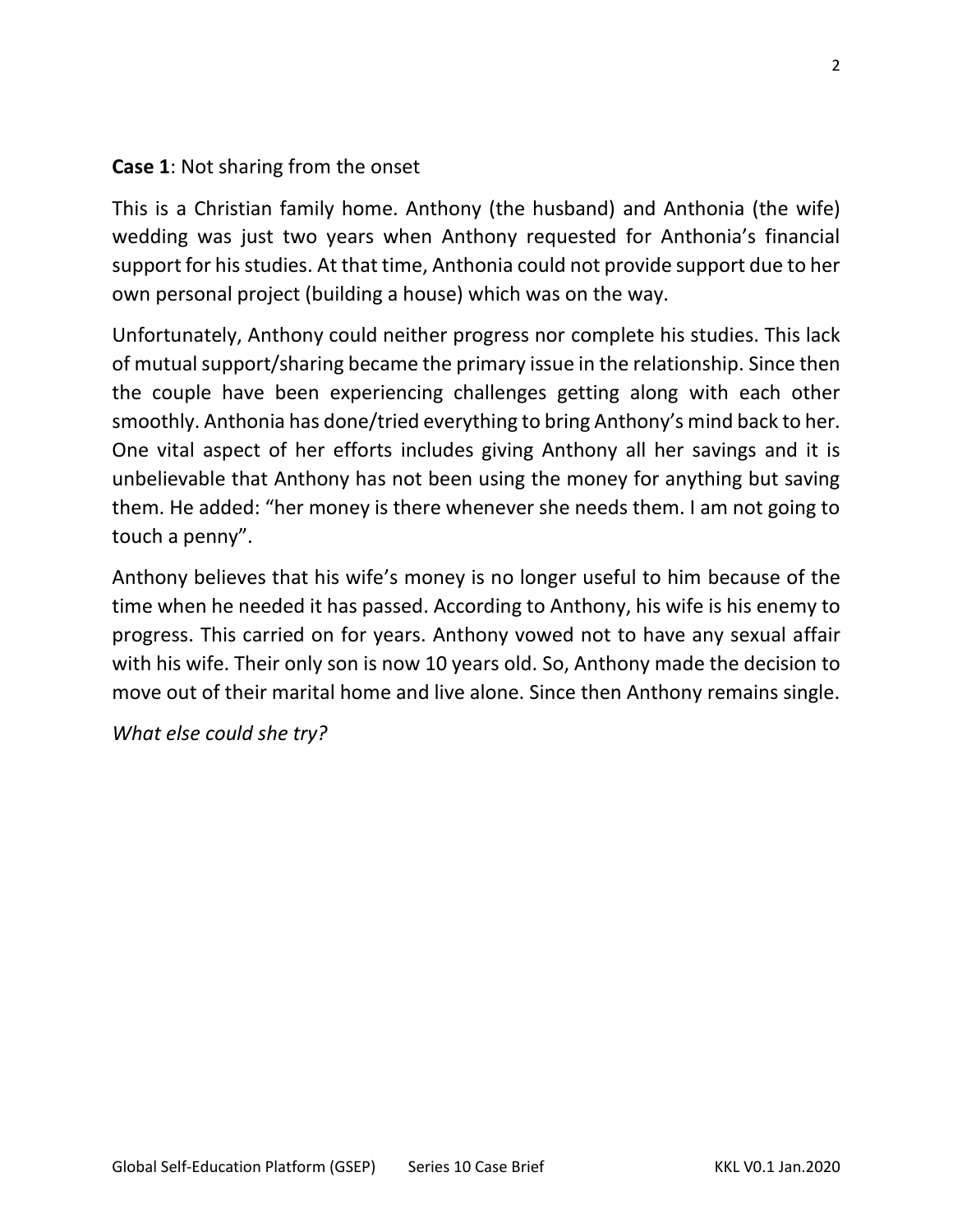### **Case 2:** Sharing from the onset

This is a Muslim family home. Saidat (the wife) and Saidi (the husband) wedding was for years when things started to take a turn. Initially, Saidat was the breadwinner of the family and she shared everything with her husband. To the extent that extra income was given to Saidi for his own personal doings.

After the birth of their second child, things changed. This was due to the closure of Saidat's financial source. Now, Saidi must work and provide for the family of four. Contrary to Saidat expectations that Saidi will do the same as she used to do during her own time, this is not the case for Saidi. Saidat describes her husband has a very greedy and selfish man that cannot use his money to play with his 'own self'. Whilst the couple continues to live together, things deteriorate daily. As a coping mechanism, Saidat derives pleasure by disclosing her relationship issues on social media.

*What approach could she have taken?*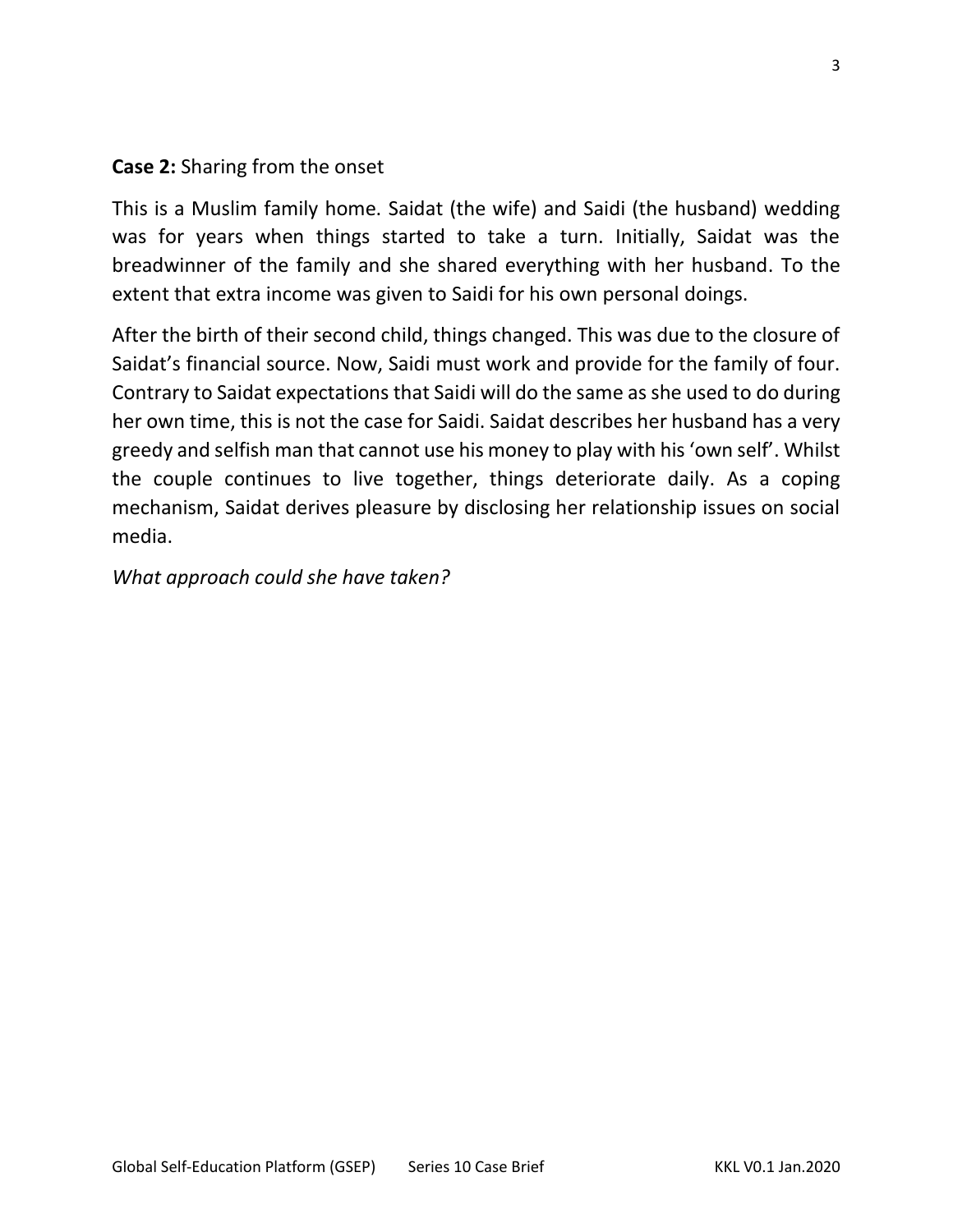#### **Case 3**: Ada and Ade- the competing couples

Ada married at the age of 35. Given the age that she got married, she always says: "I would do anything and everything to protect my marriage. It must work. I can never be a single parent". Ada works in a federal university as a senior lecturer and was given the privilege to excel by being sponsored for a doctoral programme abroad. At first, Ada travels abroad without the family with her. After a few months, she would like her husband and four children to join her but could not convince the husband by herself. So, she went through their pastor to help talk to Ade. The consultation with the pastor yields a positive outcome. Finally, Ade agreed to join Ada but on a condition. The condition was that he too want to study without working. So, both couples are simultaneously undertaking a doctorate degree abroad. Things gradually become tougher for Ada who is parenting, working, and studying. So, she had to look for three different jobs for Ade- who has been complaining that he could not find a job.

While Ada plans to return home and continue her job, Ade plans to settle abroad. Given these controversies coupled with other related issues, the circumstances increasingly deteriorate. Though her vow to protecting the relationship from crashing remains intact. However, to Ade, anything is welcome to happen.

*How could the situation be reconciled to keep the protection vow?*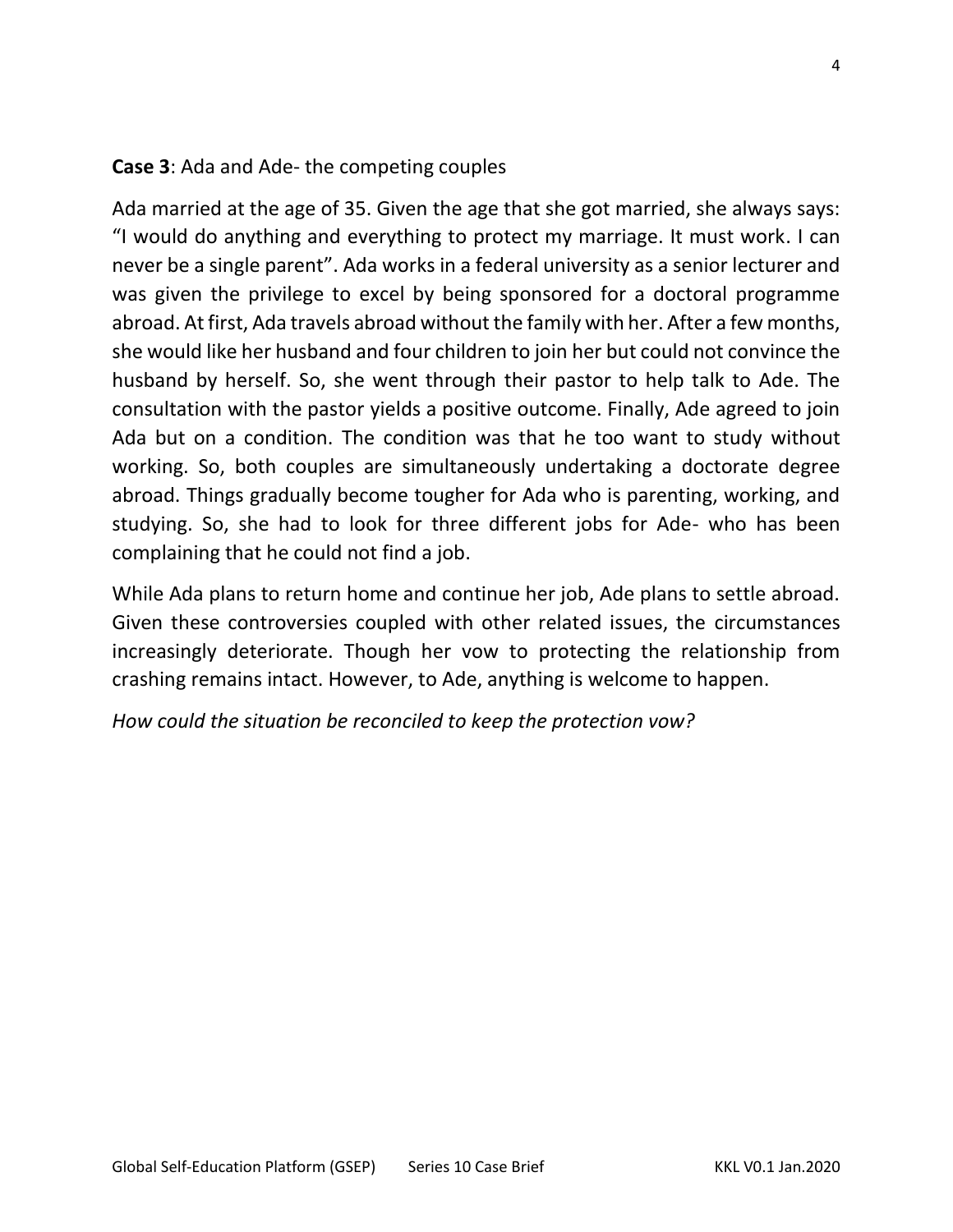#### **Case 4**: Jemila with no children

Jemila was married to a wealthy family. Three years after marriage, Jemila could no longer bear the in-laws ruling her home for her. Jemila (the wife) aspirations for education led her to return to education thereby required her to travel abroad. When planning the trip, Adam (the husband) gave her two options (i) going abroad and consider the marriage done (ii) staying with him but no further studies. Jemila chose the former. Luckily, she was a government-sponsored candidate. She completed her Ph.D. in Management and got a well-paid teaching profession but without access to her two children. On several occasions, Jemila has attempted and tried to see her children but to no avail. While Adam re-marry, the two children remain with his parents. Also, Jemila remarried and still praying to God for more children.

*How would you describe Jemila?*

#### **Case 5**: Blessyn with children

Like Jemila, Blessyn also has a drive for education. Having enjoyed five years of her marriage, she thought she could win her husband over again by upgrading herself. Unfortunately, after her application was successfully considered for a doctoral programme abroad, Joshua (the husband) no longer support her decision. So, she had to choose between the marriage or the study. The latter was chosen, and she went abroad for her studies leaving the family behind. After a while, Joshua told her to come for the two children. So, Blessyn did. With a baby on the way, caring for two children and coping with the Ph.D. pressure were not easy tasks for her. Unfortunately, after two years on the programme, Blessyn quitted her study but in possession of her three children. Joshua remarried and have other children with his new wife. Blessyn would like to remarry and have more children but still single.

*Would you blame Blessyn for taking the children with her or not?*

*If you find yourself in the shoes of these people, what would you have done differently?*